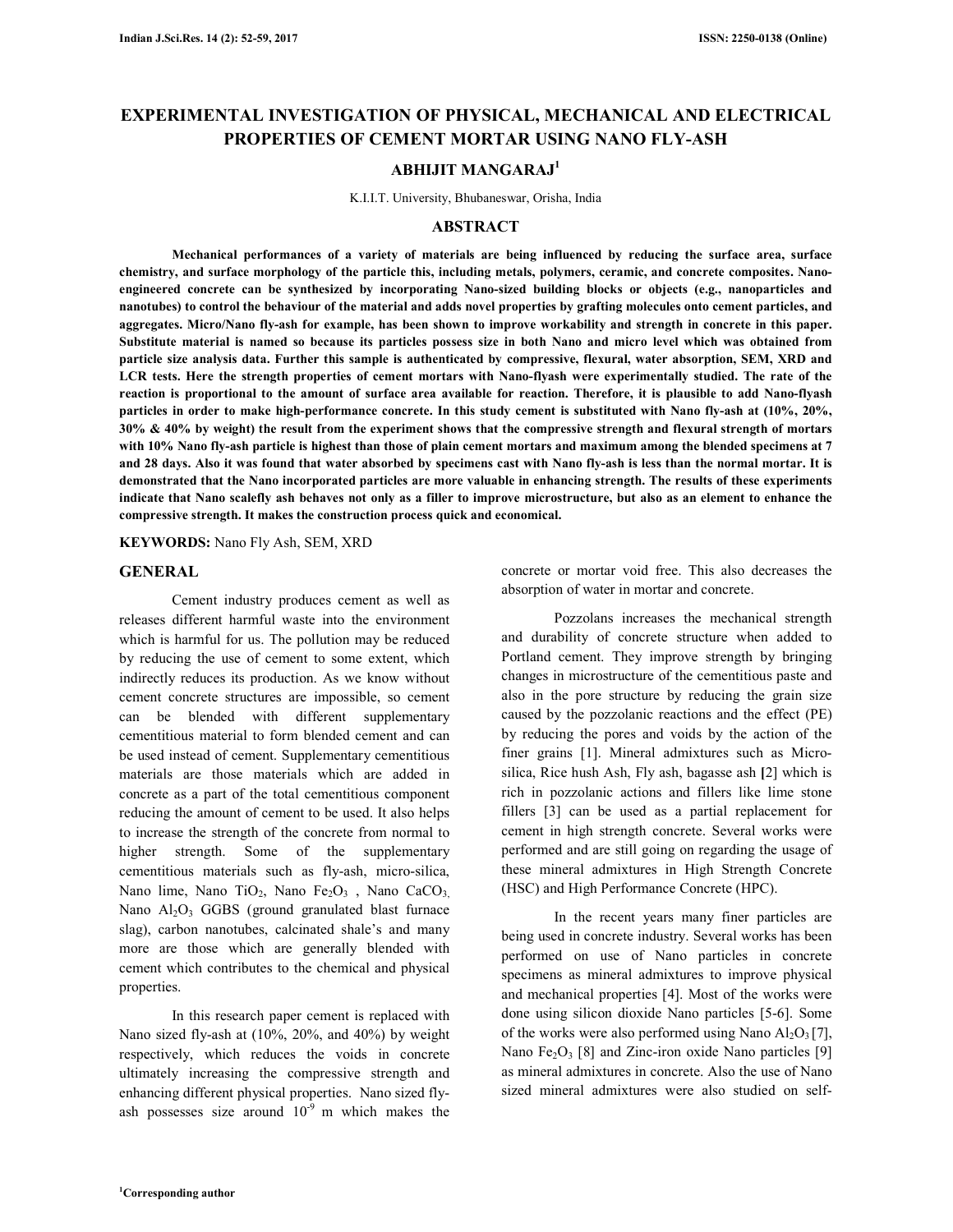compacting concrete using  $SiO<sub>2</sub>$  [10, 11],  $Fe<sub>2</sub>O<sub>3</sub>$  [12] and  $ZnO_2[13, 14]$ .

In addition the effects of several types of Nano particles on properties of concrete specimens which are cured in different curing media were investigated in several works [14]. From the literatures it is clear that using Nano particle in concrete mechanical properties particles on properties of concrete specimens which are cured in different curing media were investigated in several works [14]. From the literatures it is clear that using Nano particle in concrete mechanical properties a improved. Most of the researchers had done using a small quantity of Nano sized admixtures because of its higher cost of production. sized admixtures because of<br>
1.<br> **ESENT STUDY**<br>
jectives of the present study and<br>
or understanding behaviour<br>
les in mortar/concrete. ing SiO<sub>2</sub> [10, 11], Fe<sub>2</sub>O<sub>3</sub> [12] **Water**<br>
effects of several types of Nano<br>
odour a<br>
concrete speciments which are<br>
gm media were investigated in<br>
and the literatures it is clear that<br>
repeat montaristic concrete encha

# **OBJECTIVE OF PRESENT STUDY**

The specific objectives of the present study are as below.

- 1. Study of literature for understanding behaviour of different Nano particles in mortar/concrete.
- 2. Preparation of Nano fly-ash by using high energy ball milling.
- 3. Characterization studies of n-FA sample using PSA, XRD
- 4. Study the influence of compressive strength of various cement mortars with different percentage  $(10, 20, 30 \& 40)$  by using Nano fly-ash as partial replacement of cement. as hterization studies of n-FA sample using PSA,<br>terization studies of n-FA sample using PSA,<br>the influence of compressive strength of<br>is cement mortars with different percentage<br>0, 30 & 40) by using Nano fly-ash as partia
- 5. Study the influence of flexural strength of various cement mortars with different percentage (10, 20, 30  $& 40$ ) by using Nano fly-ash as partial replacement of cement.
- 6. To study the water absorption tests of various n n-FA mortar samples having (10, 20, 30 and 40) % of Nano fly-ash as partial replacement with cement. mortar samples having (10, 20, 30 and 40) % of<br>Nano fly-ash as partial replacement with cement.<br>To study the AC Impedance of the sample produced<br>from n-FA cement with respect to normal cement
- 7. To study the AC Impedance of the sample produced samples by impedance spectroscopy test.

# **EXPERIMENTAL WORK**

# **Materials Used**

**Cement** 

Cement used in the experimental work is ORDIRARY PORTLAND CEMENT of 43 grades conforming to **IS: 8112/2013** 

N-Fly Ash

Here fly ash in terms of nano Fly ash is used as filling element in cement mortar as well as to improve the strength properties

# **Standard Sand**

In this project all types of casting of mortar specimens were made using Indian standard sand of three grades of equal quantities.

 Clean and portable water free from colour and odour and normal pH value from the college campus was used in this project for casting and curing of samples. odour and normal pH value from the college campus<br>was used in this project for casting and curing of<br>samples.<br>**Preparation Of Nano Mortar Specimen**<br>Using standard mix proportion of 1:3 the<br>mortars samples prepared as per I

## **Preparation Of Nano Mortar Specimen**

Using standard mix proportion of 1:3 the using standard specimen cubes of size 7.06 cm, for compression testing of the specimens. n-FA were added at percentages of (10, 20, 30, 40) And for flexural strength test the specimens according to ASTM standard of size ( $40 \times 40 \times 160$  mm) were cast. These samples were cured for 3days, 7days and 28 days before test. rages of  $(10, 20, 30, 40)$  And for flexural<br>test the specimens according to ASTM<br>of size  $(40 \times 40 \times 160 \text{ mm})$  were cast. These

#### **RESULTS AND DISCUSSION**

#### **Particle Size Analysis Of Nano Fly-Ash**

For grinding in high energy ball mill Fly-ash sample was prepared from the sample collected from NALCO plant .At first the sample was sieved properly by using 90 micron sieve to take off the grains and other sample was prepared from the sample collected from NALCO plant .At first the sample was sieved properly by using 90 micron sieve to take off the grains and other substances which are mixed in the sample to obtain a more homogeneous sample .then before starting the more homogeneous sample then before starting the milling process the sample was placed in hot air oven to make it moisture free for better grinding.

• The results obtained from the particle size analyser are given in table below.



#### Figure 1: Relationship between % passing at various **grind hours.**

#### **SEM Of Nano Flyash**

The surface morphology and the grain sizes The surface morphology and the grain sizes was determined by this and results were determined in the figures given below.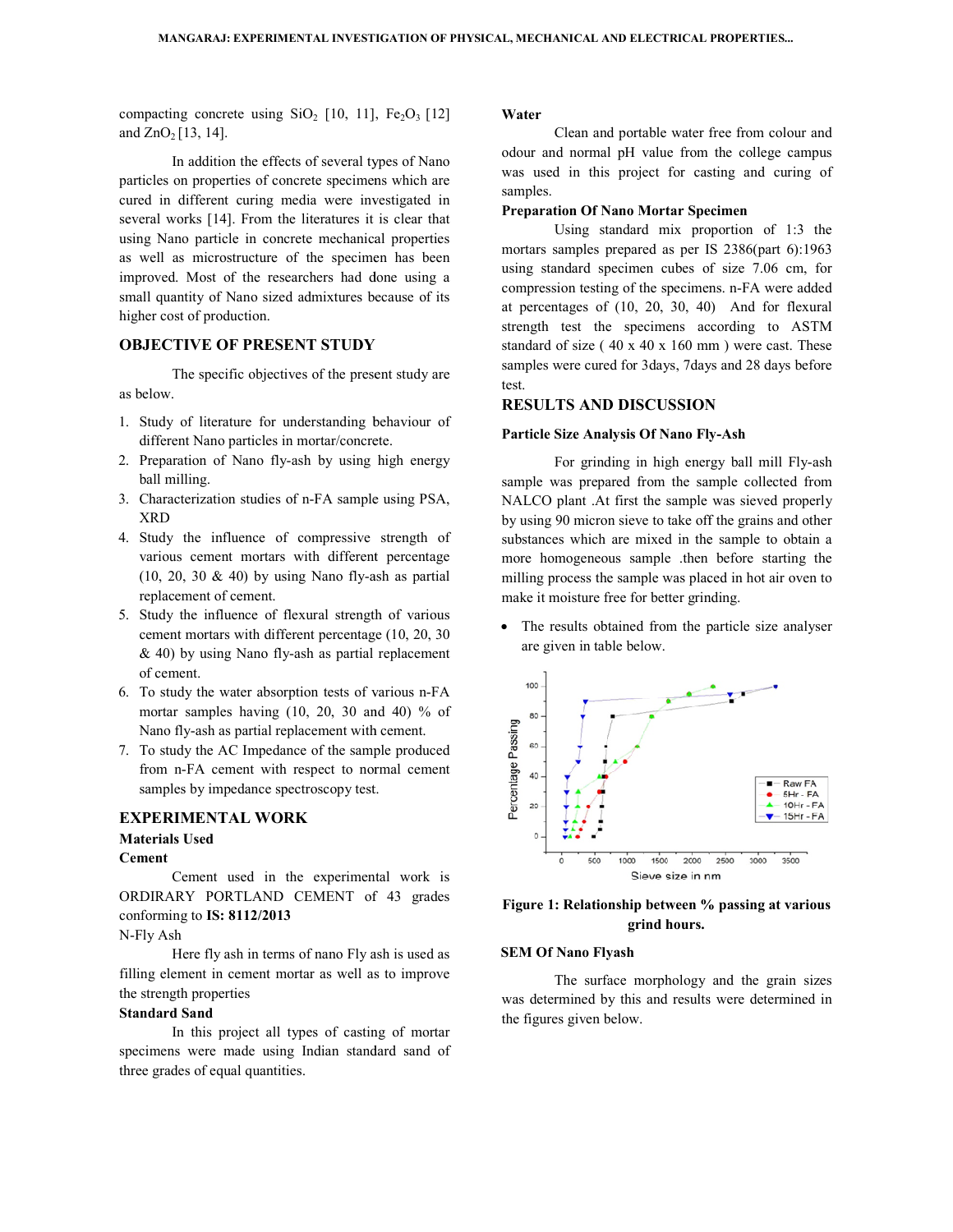

**Figure 2: SEM of bulk FA** 



**Figure 3: Image of 15Hr grind nano FA sample.** 

## **Physical And Rheological Property**

 Standard Sand according to IS 650:1991(reaffirmed 2008) was used.Consistency and initial/final setting time were determined according to the IS codes , IS 4031(Part 4):1988 respectively.

## **Table 1: Consistency and setting time of blended cement**

| Sample<br>name | cement % | $n$ -Fly ash<br>% | used for<br>Amoun<br>Total<br>test | consistenc<br>$\%$<br>$\blacktriangleright$ | Setting<br>Time in | minutes |
|----------------|----------|-------------------|------------------------------------|---------------------------------------------|--------------------|---------|
|                |          |                   |                                    |                                             | initial            | final   |
| N              | 100      | 0                 | 300 gm                             | 30                                          | 153                | 230     |
| N10            | 90       | 10                | 300 gm                             | 31                                          | 160                | 225     |
| N20            | 80       | 20                | 300 gm                             | 32                                          | 166                | 230     |
| N30            | 70       | 30                | $300 \text{ gm}$                   | 32                                          | 175                | 230     |
| N40            | 60       | 40                | 300 gm                             | 33                                          | 190                | 255     |

#### **Compressive Strength**

 Strength developed in the mortar samples were determined in the laboratory using compressive strength testing machine and the values were represented below in the following tables.

| SL<br>N <sub>O</sub> | Sample<br>Name | Size of<br>Cube<br>in cm | Mean strength in Mpa |        |        |  |
|----------------------|----------------|--------------------------|----------------------|--------|--------|--|
|                      |                |                          | 3D                   | 3D     | 3D     |  |
|                      | N              | 7.06                     | 19.795               | 27.33  | 34.805 |  |
| $\mathfrak{D}$       | N10            | 7.06                     | 20.785               | 33.34  | 60.245 |  |
| 3                    | N20            | 7.06                     | 21.62                | 30.79  | 42.385 |  |
| 4                    | N30            | 7.06                     | 19.285               | 25.95  | 32.175 |  |
| 5                    | N40            | 7.06                     | 17.465               | 19.735 | 29.41  |  |

#### **Table 2: Compressive Strength of cube.**

#### **Flexural Strength**

 This test was performed for the determination of strength of the beam/prism specimens in compression and tension directions.

|  |  | Table 3: Flexural strength of Prism specimens. |
|--|--|------------------------------------------------|

| Specimen<br>n <sub>0</sub> | Size of<br>prism in<br>mm | <b>MOR</b><br>1n<br>(Mpa) | <b>MOE</b><br>1n<br>(Mpa) | Flexural<br>Strength<br>(N/mm <sup>2</sup> ) |
|----------------------------|---------------------------|---------------------------|---------------------------|----------------------------------------------|
| M                          | 160X40X40                 | 0.5                       | 13.19                     | 13.2                                         |
| M10                        | 160X40X40                 | 0.72                      | 14.28                     | 17.235                                       |
| M <sub>20</sub>            | 160X40X40                 | 0.67                      | 14.16                     | 14.895                                       |
| M30                        | 160X40X40                 | 0.58                      | 15.84                     | 14.185                                       |
| M40                        | 160X40X40                 | 0.61                      | 15.58                     | 13.495                                       |

#### **Water Absorption**

 The following table represents the percentage of water absorbed by the samples after curing days.



**Figure 4: Waterabsorption relation of samples.** 

#### **Electrical Properties**

#### **AC Impedance Study**

 Electrical impedance is the measure of the opposition that a circuit presents to a current when a voltage is applied. Impedance extends the concept of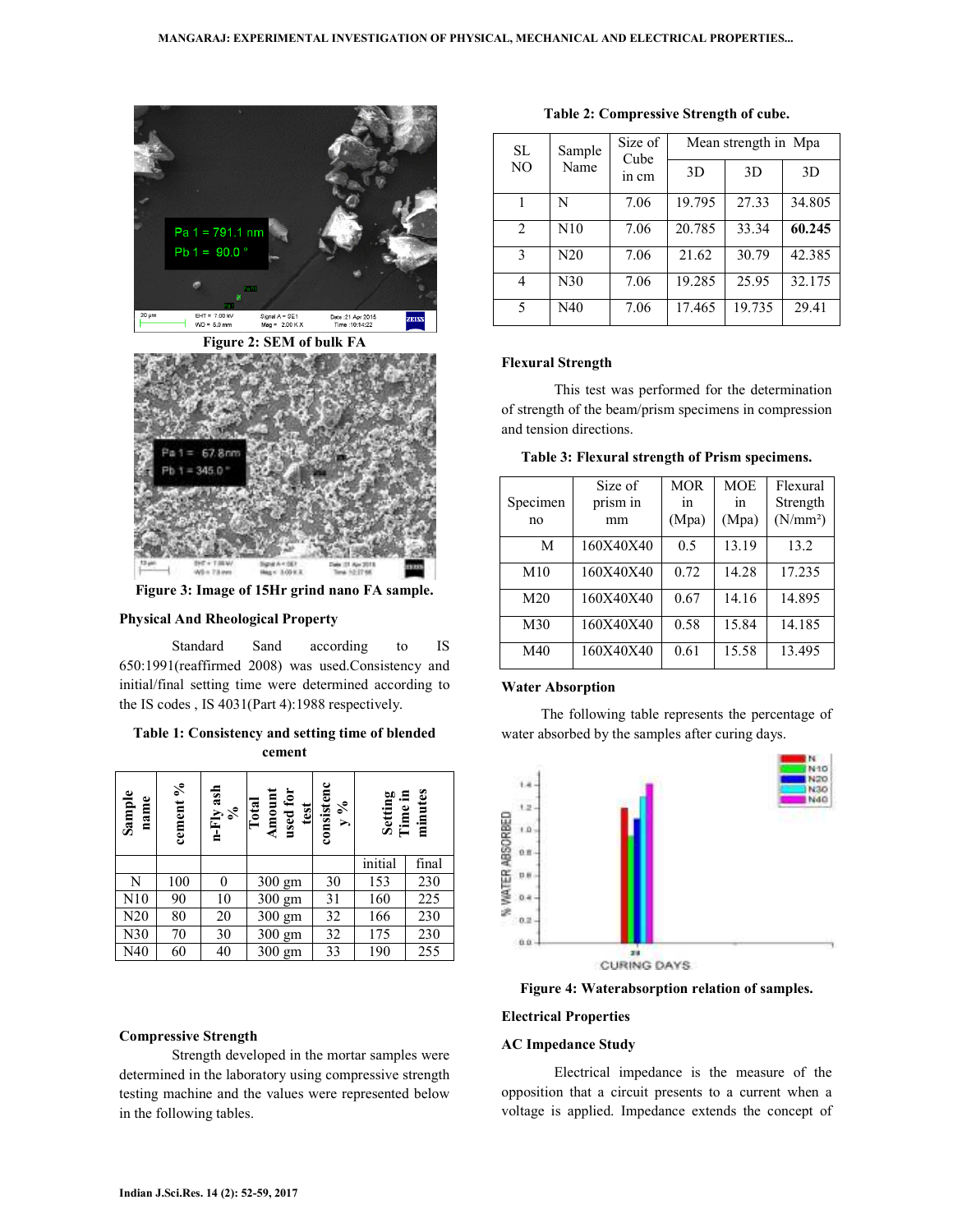resistance to AC circuits, and possesses both magnitude and phase, unlike resistance, which has only magnitude. When a circuit is driven with direct current (DC), there is no distinction between impedance and resistance.

 The basis of AC impedance technique is that applying a small alternating voltage on the test material, thus resulting in the corresponding alternating current response, and the impedance of materials in a given frequency can be expressed as:

$$
Z(\omega) = E(t) / I(t)
$$

 This test result shows the passage of amount of electrical charge through the samples of different proportions at different ages.



**Figure 5: Study of electrical behaviour of blended cement paste samples at 1 day**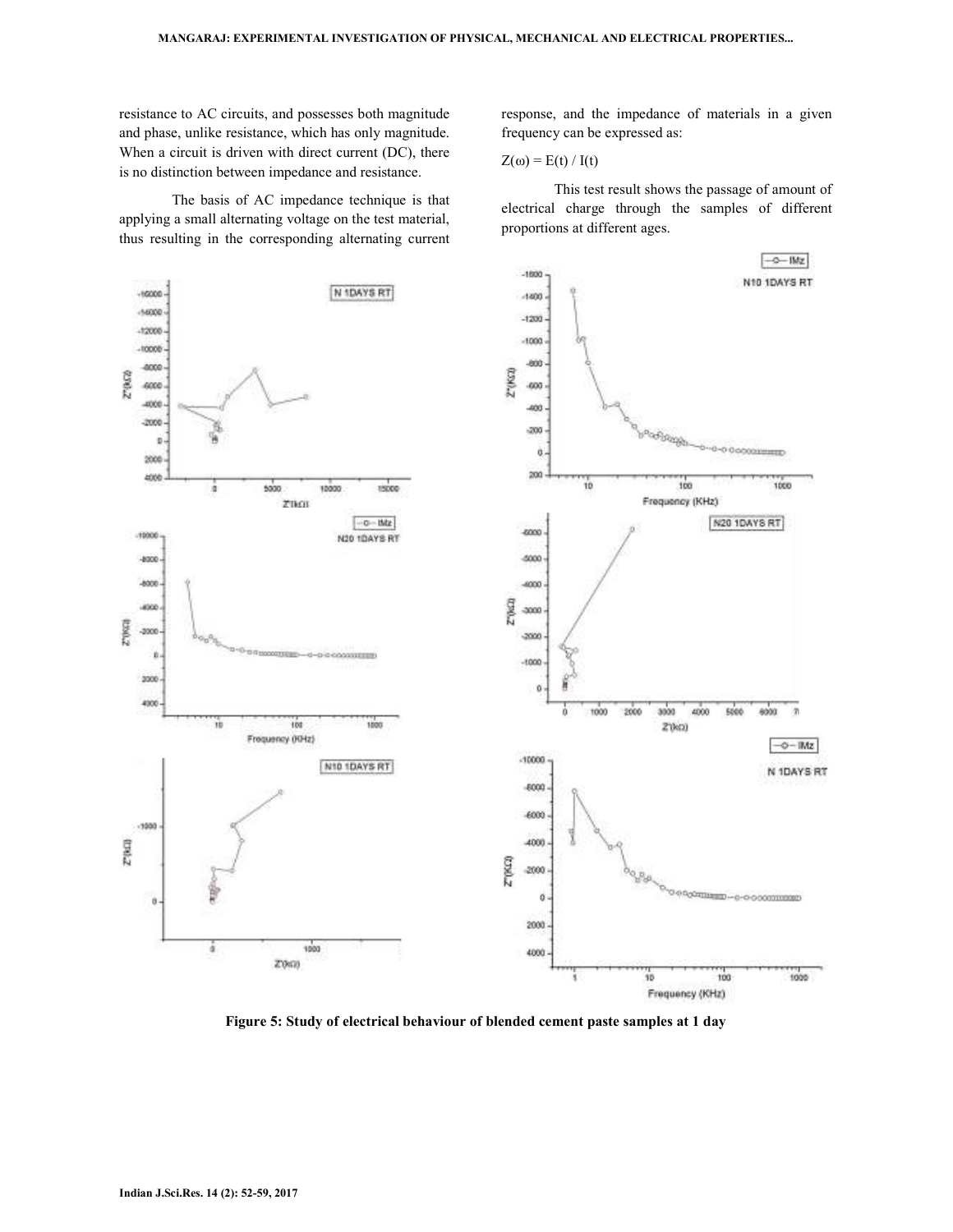

**Figure 6: Study of electrical Behaviour of samples at 7 day**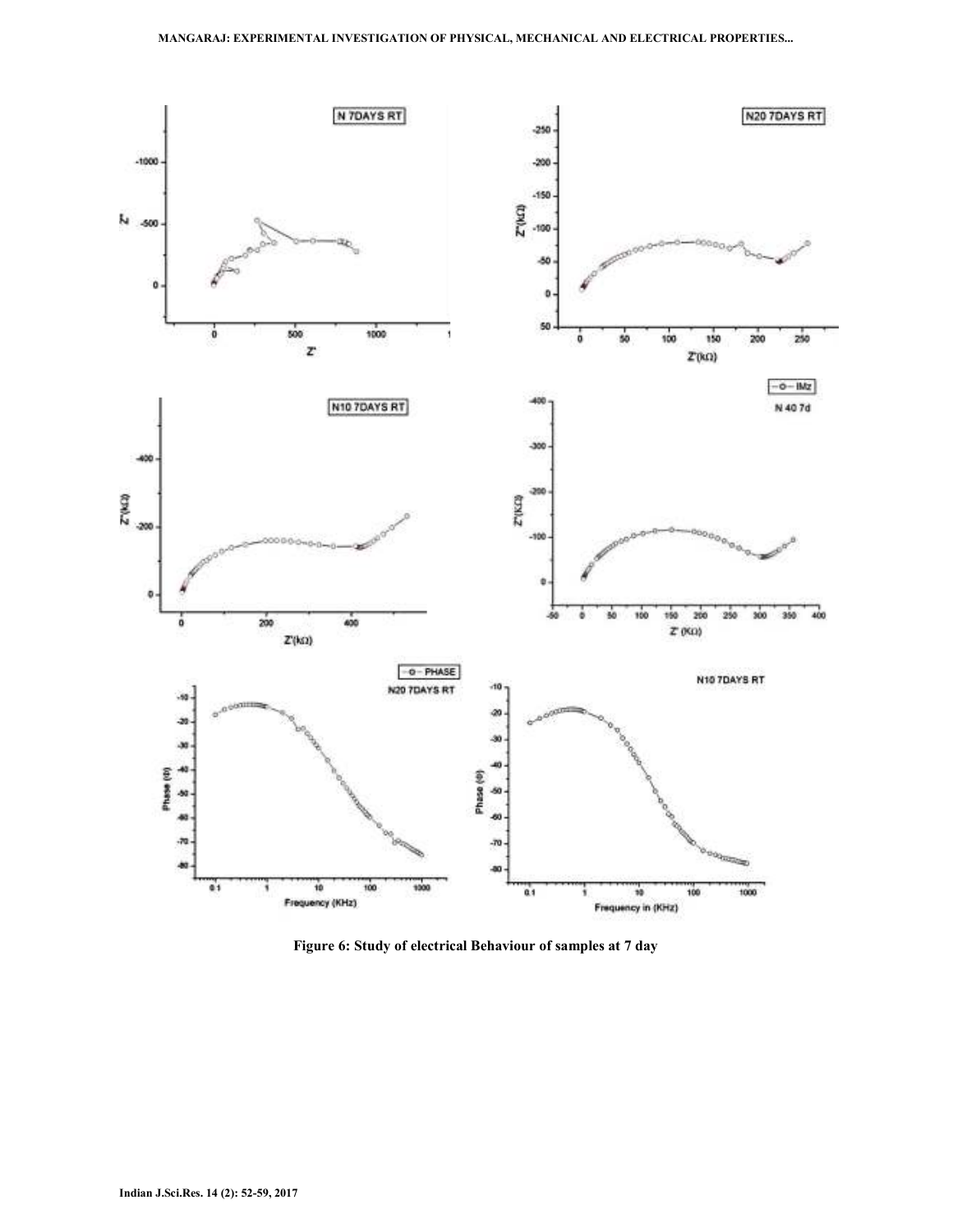

**Figure 7: Study of electrical Behaviour of samples at 14 days.** 

### **CONCLUSION**

- 1. From various characterization study test it is found that 70 % flyash achieves size less than 70 nm.
- 2. Compressive strength enhanced to 50% with 10 % nano-flyash than that of reference sample after 28 days
- 3. Flexural strength value of prism cast with 10% nano flyash enhanced to 15% more than that of the reference specimen after 28 days.
- 4. Mortars blended with 10% nano flyash particles absorbs 22% less water than normal specimen.
- 5. Improvement of compressive strength is due to improved microstructure and water absorption is also less.
- 6. From electrical impedance spectroscopy test it is clear that the cement paste samples blended with 10% n-FA particles offers maximum resistance towards the electricity.
- 7. Which concludes that the pore filling capacity of mortar/ paste is maximum at 10% nano blending. This improves the microstructure and also protects the structure from external ion penetration. Finally improving the life and durability of the structure
- 8. At present day we are in search for alternate materials which can be effectively achieved through emerging field of nano-technology.

#### **ACKNOWLEDGEMENT**

 I would never have completed my task successfully without encouragement, help and cooperation provided to me by various persons.

 It is with immense pleasure that I express my sincere sense of gratitude and humble appreciation to Prof. Dillip Kumar Bera School of Civil Engineering, being a constant inspiration source for me throughout this project work. Without his support and guidance, the present work would have remained a dream. I specially thank to Dr.A.K.Rath and Dr.S.K.S.Parashar for supporting and guiding me. Special thanks to my younger ones who has supported and brought me to achieve. I take this opportunity to thank my family for their valuable support and encouragement throughout the preparation of this work. I also thank all those who have directly or indirectly helped in completion of this work.

#### **REFERENCES**

- Ganesh V.K., 2014. www.engineering civil.com/theory/ research papers.com, page 1.
- Baer D.R., Burrows P.E., and El-Azab A.A., 2003. "Enhancing coating functionality using Nano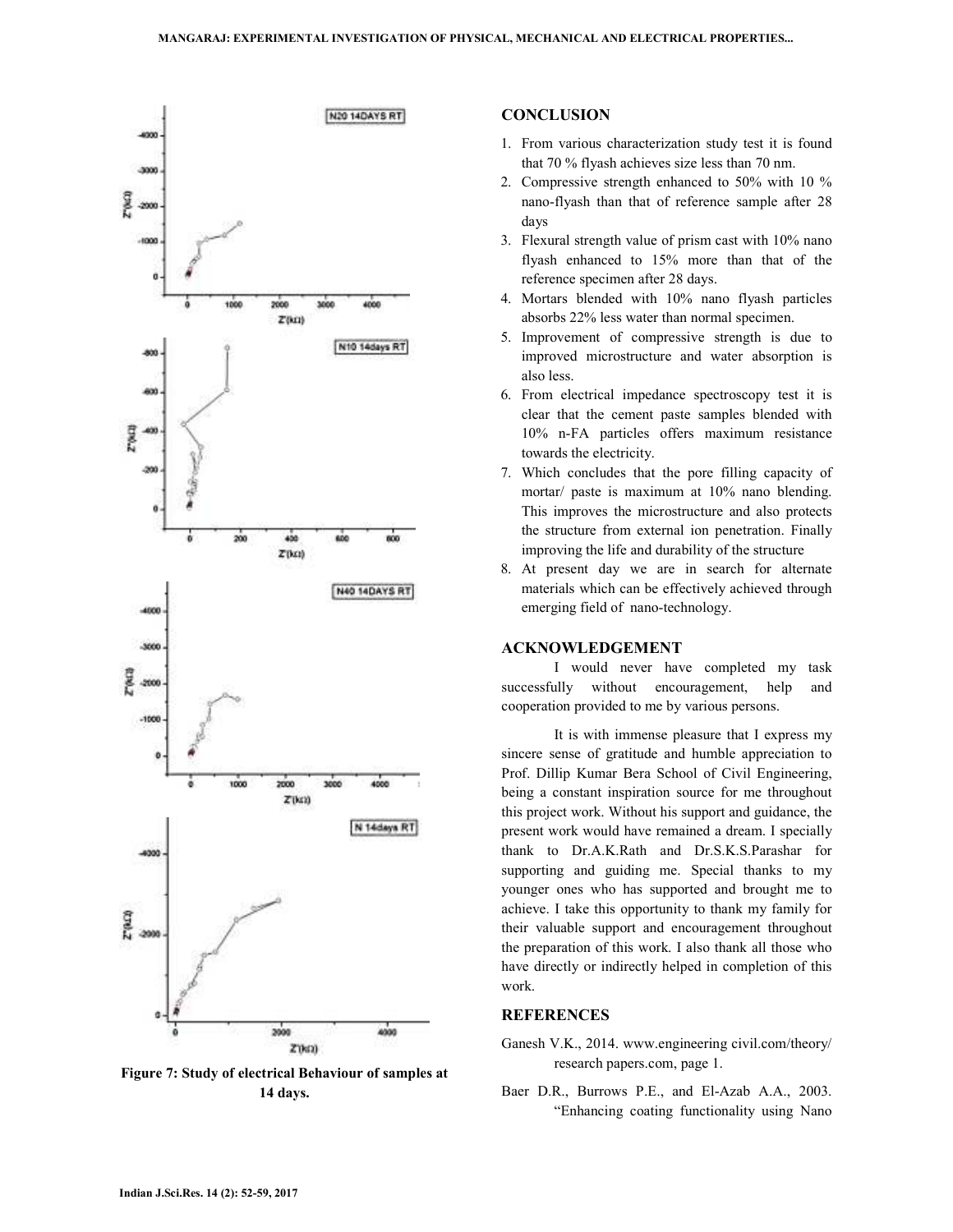science and nanotechnology." Prog. Org. Coat., **47**(3-4): 342-356. www.engineering civil.com/nanotechnology-in-civil-engineering. html.

- Lau K.-T. and Hui D., 2002. "The revolutionary creation of new advanced materials—carbon nanotube composites." Composites: Part B, **33**(4):263-277. www.engineeringcivil.com/ nanotechnology-in-civil-engineering.html.
- Mann S., 2006. "Nanotechnology and Construction," Nano forum Report. www.nanoforum.org, May 30, 2008. www.engineeringcivil.com/ nanotechnology-in-civil-engineering.html.
- ASCE, 2005. "Report card for America's infrastructure. American society of civil engineers" "http://www.asce.org" (Mar. 8, 2008).
- Baughman R.H., Zakhidov A.A. and de Heer W., 2002. "Carbon nanotubes— the route toward applications." Science, **297**(5582):787–792. www.engineeringcivil.com/nanotechnology-incivil-engineering.html
- Pilkington, 2014. http://www.activglass.com/.St. Gobain, http://www.saint-gobain.com.
- Beatty C., 2006. "Nanomodification of asphalt to lower construction temperatures." NSF Workshop on Nanotechnology, Material Science and Engineering, National Science Foundation, Washington, DC.
- WynandJvdM Steyn, 2009. Journal of Transportation Engineering, **135**(10):5, ©ASCE, ISSN 0733- 947X/2009/10-764–772.
- Bolonkin A.A., 2010. Journal of Aerospace Engineering, **23**(4). ©ASCE, ISSN 0893-1321/ 2010/4-281–292.
- Nanotechnology For Electronics and sensors Applications/Nano connect Scandinavia/www. nano-connect.org Chalmers University of Technology.
- Bolonkin A.A., 2006. Non-rocket space launch and flight, Elsevier, London, (http://www.scribd.com/doc/24056182), (http://Bolonkin.narod.ru/p65.htm January 2005).
- Min-Hong Zhang, Jahidul Islam, 2012. "Use of Nanosilica to reduce setting time and increase early strength of concretes with high volumes of fly

ash or slag", Construction and Building Materials, **29**:573–80.

- Stefanidou M. and Papayianni I., 2012. "Influence of nano-SiO2 on the Portland cement pastes", Composites: Part B, **43**:2706–10.
- RahelKh. Ibrahim, Hamid R. and Taha M.R., 2012. "Fire resistance of high-volume fly ash mortars with nanosilica addition", Construction and Building Materials, **36**: 779–786.
- Liu J., Sun W., Miao C. and Liu J., 2008. "Effect of mineral admixtures on the hydration heat of mortar in super high strength concrete" ,1st International conference on microstructure related durability of cementitious composites 13-15 october 2008, Nanjing , china.
- Niloofar S. and Kiachehr B., 2013. "Effect of nanoparticles on durability of fiber-reinforced concrete pavement", Construction and Building Materials, **48**:934–41.
- Li G., 2004. "Properties of high-volume fly ash concrete incorporating nano-SiO2", Cement and Concrete Research, **34**:1043–9.
- Sánchez, Nóvoa X.R., de Vera G. and Climent M.A., 2008. "Microstructural modifications in Portland cement concrete due to forced ionic migration tests. Study by impedance spectroscopy", Cement and Concrete Research, **38**:1015–25.
- Tamtsia T.B., Beaudoin J.J. and Marchand J., 2003. "A Coupled AC Impedance – Creep and Shrinkage Investigation of Hardened Cement Paste" NRCC-43925, Materials and Structures, **36**:147-155.
- Alaa M. R. and Sayieda R. Z., 2012. "A preliminary study of blended pastes of cement and quartz powder under the effect of elevated temperature", Construction and Building Materials, **29**:672–68.
- Cabeza M., Merino P., Mirand A., No´voa X.R. and Sanchez I., 2002. "Impedance spectroscopy study of hardened Portland cement paste", Cement and Concrete Research, **32**:881–891.
- Canadian Standards Association, Supplementary cementing materials and their use in concrete construction. CSA, Rexdale, ON, CAN-A23.5- M82, 1982.